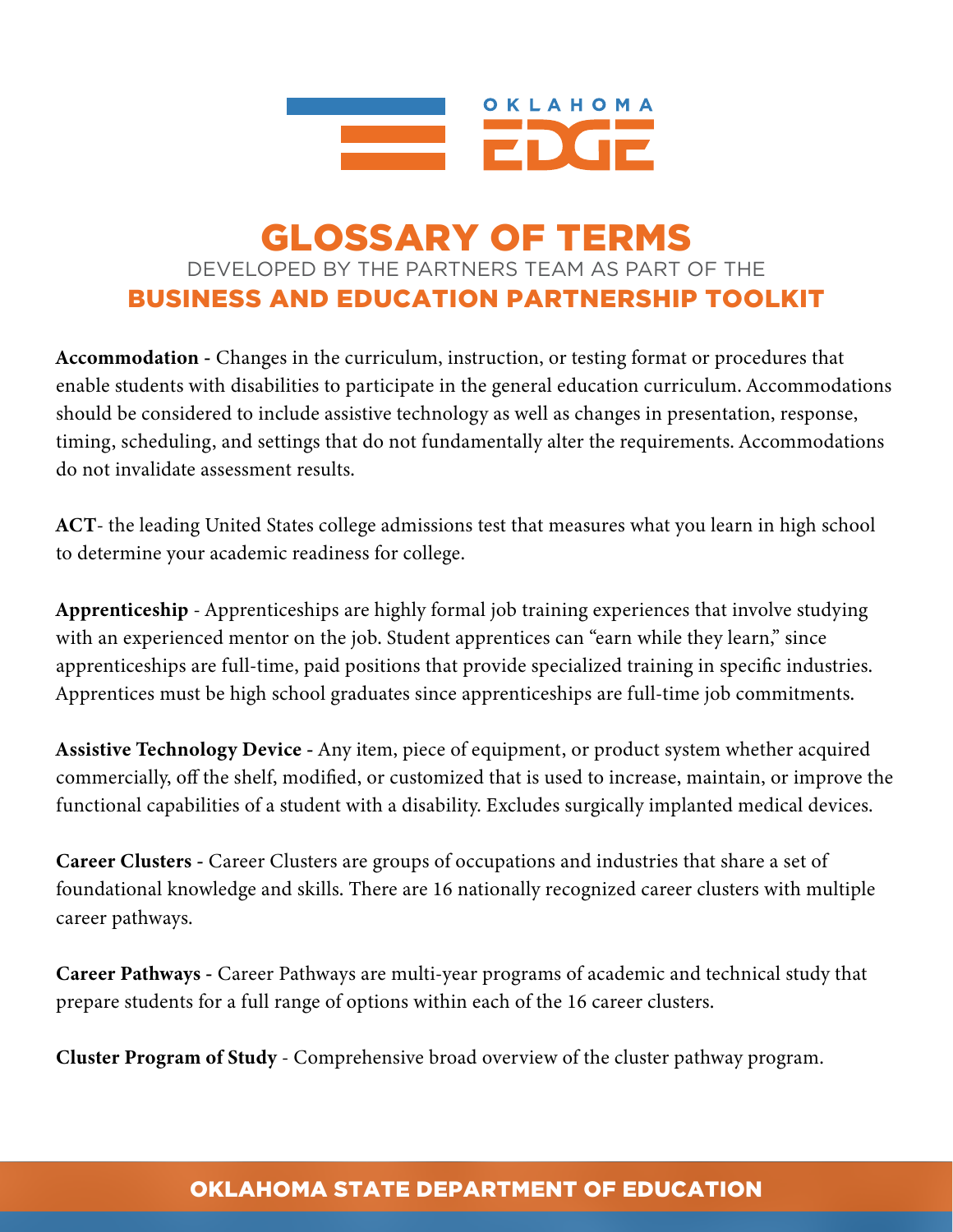**College and career ready -** Means that students graduate from high school prepared to enter and succeed in postsecondary opportunities whether college or career.

**Co-Op Internship -** Similar to an internship for a much lesser time commitment (usually 3 weeks) but are repeated throughout their school term. Ex: Fall term (school), winter break (co-op internship), Spring term (school), summer break (co-op).

**CTE** - Career Technical Education

**Demand Occupation -** A demand occupation is one in which substantial numbers of employment opportunities exist within the local area. Demand occupations may also include occupations that are considered to be emerging.

**FAFSA**- Free Application for Federal Student Aid

**In-School Youth (ISY )** - In-school youth are youth not younger than 14 or older than 21 that are attending school. Youth that are home schooled or virtual learners are considered in-school youth. To qualify as an in-school youth under WIOA Title 1, the youth must be low income and fall into one or more of the following categories.

- Basic Skills Deficient
- Individual with a Disability
- An English language learner
- An offender (juvenile who is or has been subject to any stage of the criminal justice process)
- A homeless or runaway youth
- In foster care or ages out of foster care
- Pregnant or parenting
- Requires additional assistance to complete an educational program or to secure and hold employment

**Individual Career Academic Plan (ICAP) -** Individual Career Academic Plan is a multi-year process that intentionally guides students as they explore career, academic, and postsecondary opportunities.

**Individualized Education Program (IEP) -** A written document (developed collaboratively by parents and school personnel) which outlines the special education program for a student with a disability. This document is developed, reviewed and revised at an IEP meeting at least annually.

**Individualized Education Program (IEP) Team -** Established by the Individuals with Disabilities Education Act (IDEA), the IEP team is responsible for determining a student's placement, developing

## OKLAHOMA STATE DEPARTMENT OF EDUCATION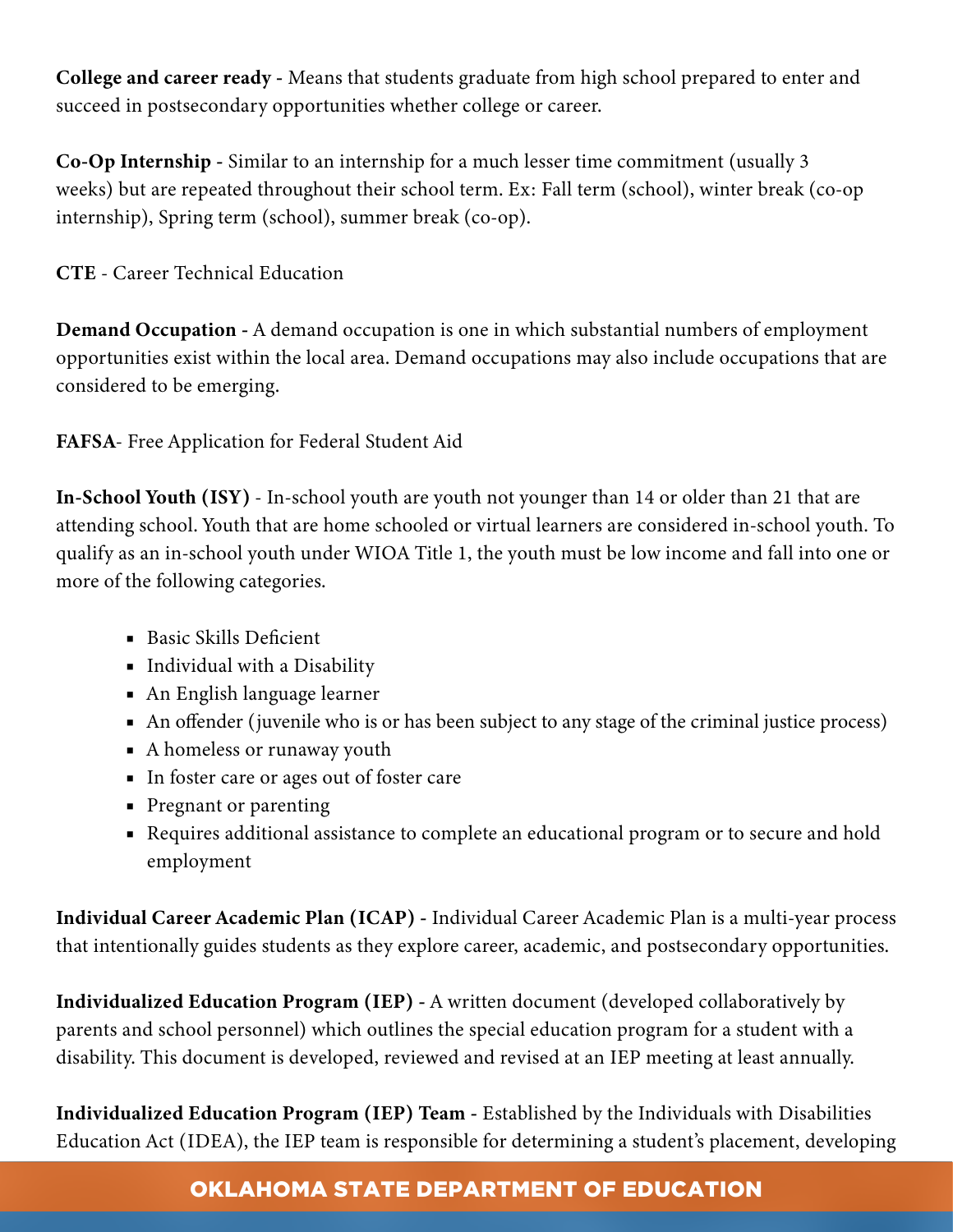the student's IEP, and reviewing/revising the student's IEP and placement at least annually. An IEP team is comprised of required members; the IEP team may include other stakeholders, when appropriate.

**Individual Employment Plan (IEP) -** An ongoing strategy jointly developed by the adult participant and the case manager that identifies the participant's employment goals, appropriate achievement objectives, and appropriate combination of services for the participant to achieve the employment goals.

**Individual Service Strategy (ISS) -** The ISS is an ongoing strategy jointly developed by the youth participant and the case manager, which identifies an age-appropriate employment / career goal, appropriate achievement objectives, and appropriate combination of services for the participant to reach these objectives.

**Individual Training Account (ITA) -** Funds that can be used by individuals who have been determined eligible under WIOA to receive training services. Training funded by an ITA must be selected from the Eligible Training Provider List (ETPL).

**Internship -** Usually a semester or summer break commitment with an employer. Internships are great for students who want to work in an organization, sometimes without pay, in order to gain work experience, satisfy requirements for a credential or gain course credit while still in high school. Internships are typically for students in their junior or senior year.

**Job Shadow** - Job shadowing allows students to explore a specific career by following an employee while they perform their typical work duties in a real-world work environment. Job shadowing is a temporary and unpaid experience that provides valuable career information to participants. Students of any age can participate in a job shadow experience.

**Modifications -** Change, lower, or reduce learning expectations. In addition, they increase the gap between the achievement of students with disabilities and expectations for proficiency at grade-level.

**Occupational Skills Training - Youth -** *( Youth program element 4)* – Element four is an organized program of study that provides specific vocational skills that lead to proficiency in performing actual tasks and technical functions required by certain occupational fields at entry, intermediate, or advanced levels. Occupational skills training must be outcome-oriented and focused on an occupational goal specified in the individual service strategy, be of sufficient duration to teach the skills needed to meet the occupational goal, and lead to the attainment of a recognized postsecondary credential.

### OKLAHOMA STATE DEPARTMENT OF EDUCATION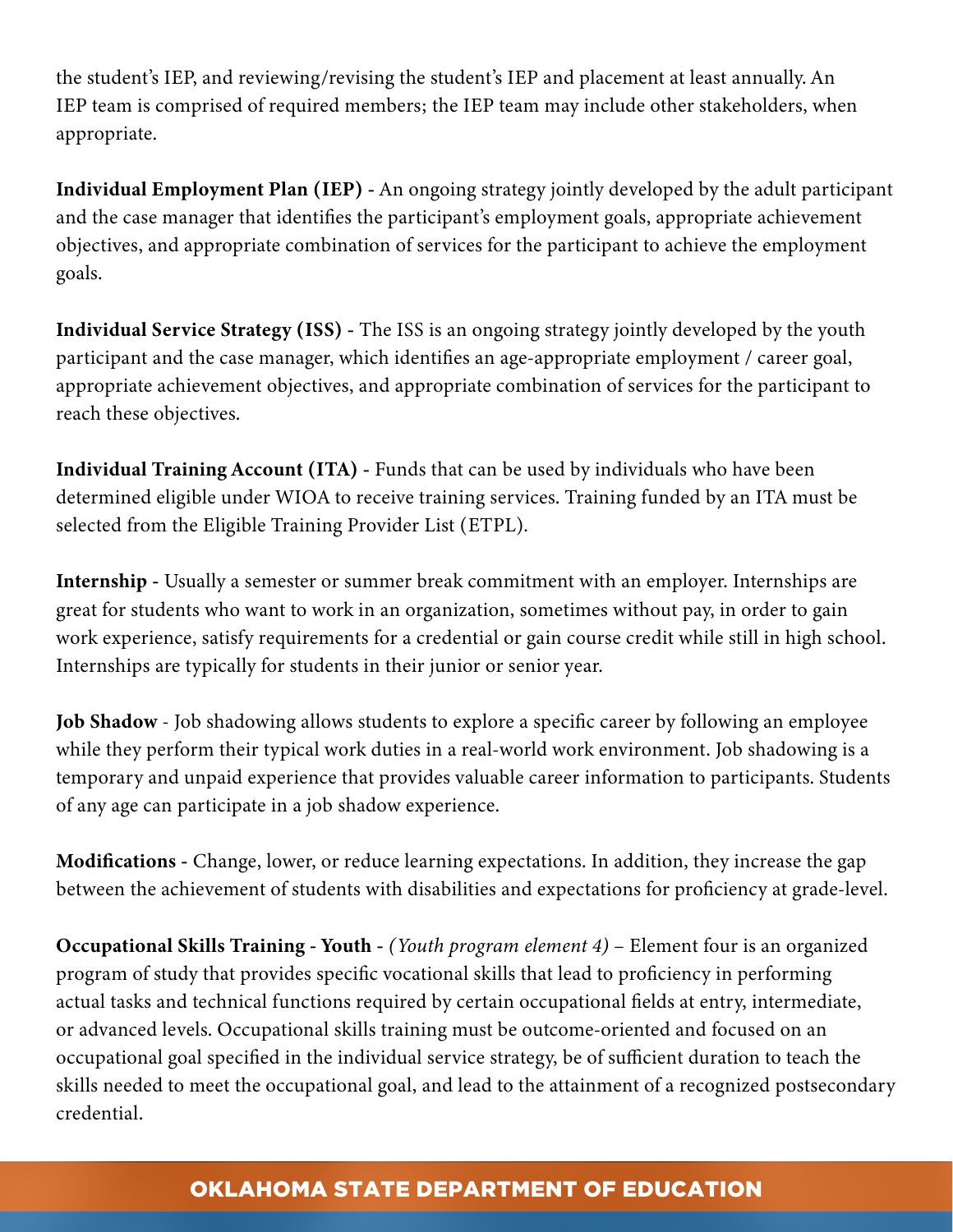**Out-of-School Youth (OSY) -** A youth between the ages of 16-24, not attending any school (as defined by state law, Oklahoma Code, Title 70-1-1006) with one or more of the following barriers:

- Individual with a disability
- School dropout
- Not attended school for at least the most recent complete school year calendar quarter
- A high school graduate who is low income and either an English language learner or basic skills deficient
- An offender (juvenile who is or has been subject to any stage of the criminal justice process)
- A homeless or runaway youth
- In foster care or ages out of foster care
- Pregnant or parenting
- Low income and requires additional assistance to complete an educational program or to secure and hold employment

### **PATH** - Professional Academic Technical Honor

**Pre-Apprenticeship** - Pre-Apprenticeship programs help students master essential basic skills before enrolling in a registered apprenticeship program. After being accepted into an apprenticeship, students will often receive credit for prior experience. Students will need to consult with their local school counselor as age limits will vary.

**Programs of Study -** Programs of Study are sequences of courses that follow a logical progression of secondary and postsecondary components that are connected to each career pathway.

**Program Plan of Study** - Specific courses and hours of a program.

**Service Learning** - "Service Learning allows students to learn and develop through active participation in thoughtfully organized service experiences that meet actual community needs and that are coordinated in collaboration with the school and community. Service learning is integrated into the student's academic curriculum or provides structured time for a student to think, talk, or write about what the student did and saw during the actual service activity. It provides students with opportunities to use newly acquired skills and knowledge in real-life situations in their own communities. It also enhances what is taught in school by extending student learning beyond the classroom and into the community and helps to foster the development of sense of caring for others" ([National and Community Service Act of 1990, https://www.nationalservice.gov/sites/default/files/](https://www.nationalservice.gov/sites/default/files/page/Service_Act_09_11_13.pdf) page/Service Act 09 11 13.pdf).